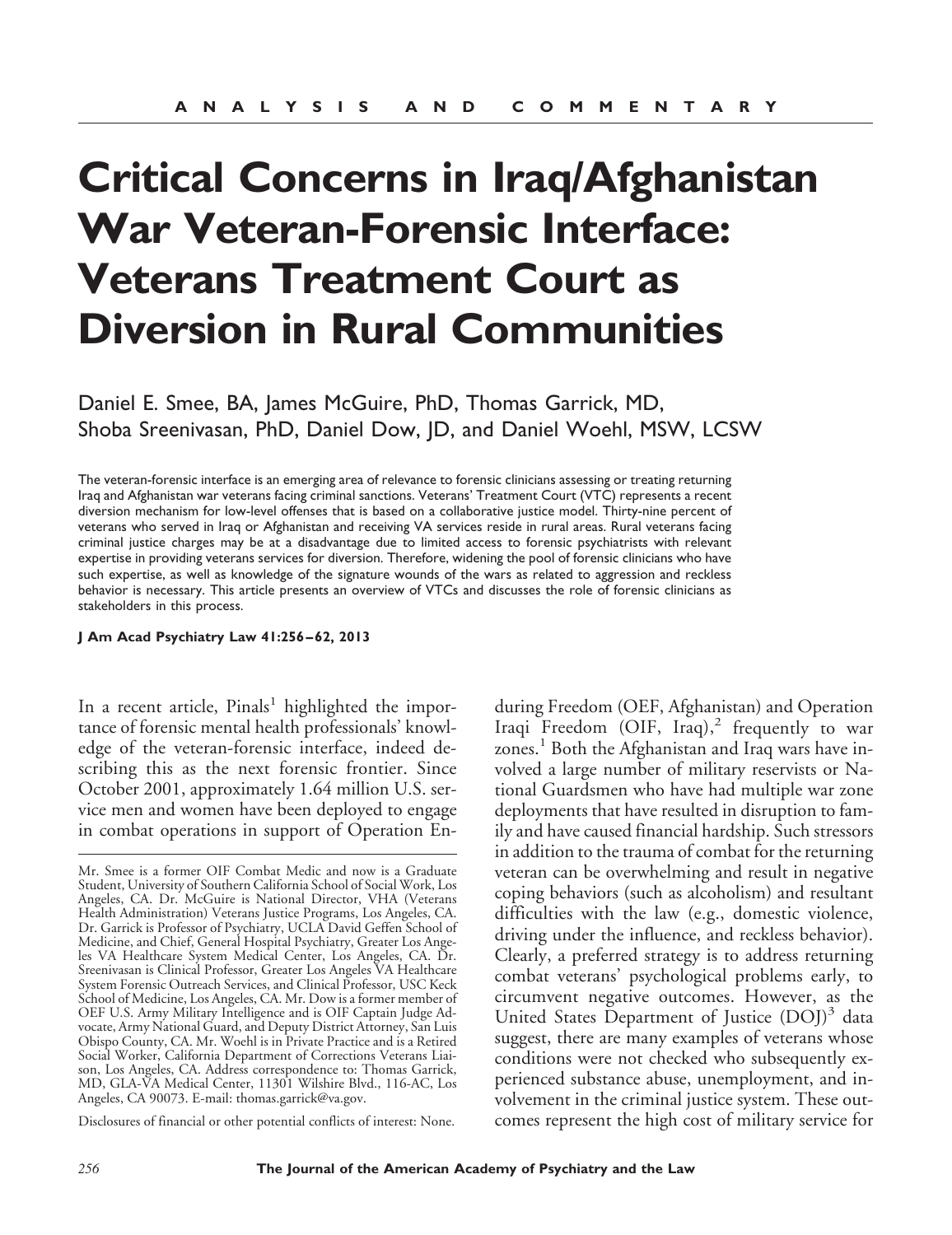the men and women who serve in a theater of combat.<sup>4</sup>

In this emerging area a trend of relevance to forensic clinicians who are assessing or treating returning Iraq and Afghanistan war veterans facing criminal sanctions is the development of Veterans' Treatment Court (VTC). For specified low-level offenses, such courts allow diversion from incarceration to community probation and veteran-specific treatment interventions. Rural veterans facing criminal charges may be at a disadvantage because of limitations in access to Department of Veterans Affairs (VA) services. The Veterans Health Administration (VHA) provides health care services to approximately 7.8 million of the country's 23 million veterans. Forty-one percent (or 3.3 million) of the veterans enrolled in the VHA system reside in either rural or highly rural areas of the country. Within this group, 39 percent of those who served in Afghanistan and Iraq reside in rural areas.<sup>5</sup> VHA's Office of Rural Health (ORH) was created in 2007 to improve access to and quality of care for the then 3.1 million veterans who constituted 38 percent (and in 2011, 41%) of veterans enrolled in the VA who resided in categories specifically defined as rural and highly rural areas of the country. The 2007 enrollment data identified 3,031,357 rural and 125,588 highly rural veteran enrollees.<sup>5</sup>

Rural veterans have been found to have poorer access to VA services and a higher intensity of mental health problems. $6-8$  In rural areas where clinical expertise and VA access may be more limited, the development of VTCs represents a unique opportunity for forensic psychiatrists and psychologists to assume a consultant role. This article highlights Veterans' Treatment Courts (VTCs) as a diversion option and a role for the forensic clinician that is likely to be of high value in rural settings.

# **Veterans' Treatment Court**

The VTC represents a mechanism of diversion from incarceration to community-based treatment for veterans who become involved in the justice system. VTCs generally are a derivative of mental health and drug treatment courts.<sup>9</sup> Moreover, they are a grassroots phenomenon emerging in jurisdictions that have an interested stakeholder, such as a judge, prosecutor, or public defender, who is often a veteran.<sup>4</sup> There is wide variability across jurisdictions in several core characteristics of VTCs: some allow for

violent felonies to be eligible, others do not; some require a nexus between military service and the crime; some are only for combat veterans; and others are for all veterans regardless of combat status, as the courts are treatment-based.<sup>9</sup> All require the veteran to have a mental health problem, broadly defined to encompass substance abuse and other psychiatric conditions. VTCs utilize multiple community agencies as treatment resources, but with an emphasis upon Veterans Affairs (VA) to provide treatment, generally for the military service-related conditions connected to problematic behavior (e.g., PTSD, TBI, and drug and alcohol abuse).<sup>10</sup> The VA health care system, a core and often mandated aspect of the treatment portion of veterans' courts, offers a wide range of services within the medical centers, such as residential care for dual or single conditions of substance abuse and PTSD, specialized care for TBI and broad medical and psychiatric outpatient services, in addition to programs designed to enhance work skills (such as compensated work therapy). Key advantages of VTCs are that the treatment services are paid for by the federal government (thereby freeing up local county resources for nonveteran defendants), and that a single provider (VA) covers the entire docket of veteran defendants.<sup>9</sup> In addition, combat OIF/ OEF veterans have priority status for care within the VA system, and Vet Centers offer free care for all combat veterans, regardless of their ability to pay for services.

# **Collaborative Justice Model**

VTCs do not operate under a traditional adversarial model. $9$  Rather, they utilize a collaborative justice model in which all parties (prosecutor, defense counsel, probation, the veteran, veteran community mentors, and the VA) participate in a cooperative effort toward the veteran's rehabilitation. $4$  VTCs promote strong emphasis on veteran identity. These courts also utilize community veteran mentors as coaches to provide support for veterans to brainstorm, to achieve the mission of their rehabilitation and employment, and to establish or strengthen their ongoing familial and other interpersonal relationships.

As Figures 1 and 2 depict, with their emphasis on treatment rather than punitive solutions, VTCs stand to benefit both the veteran and society. The collaborative justice VTC model is in keeping with a movement away from using jails as institutions of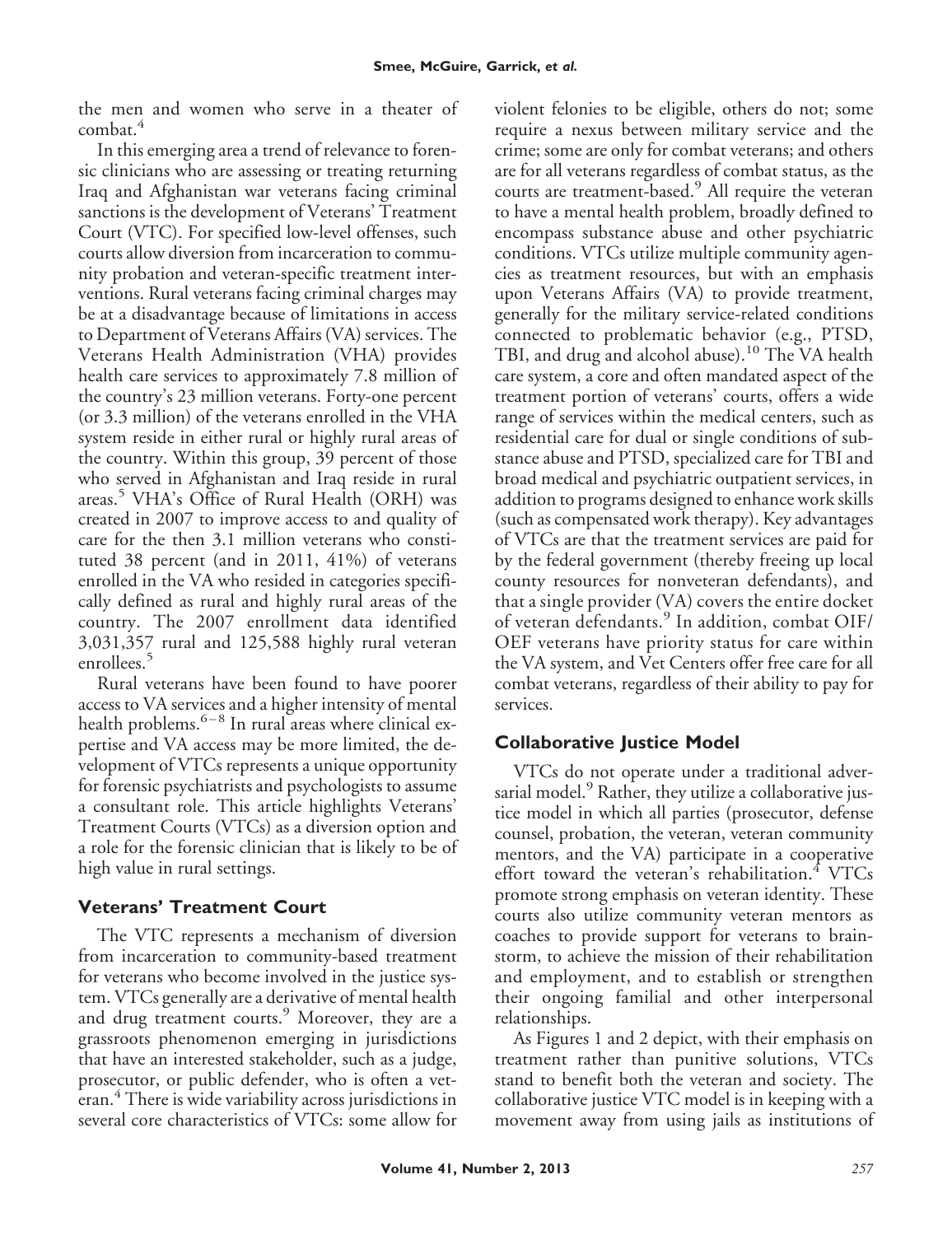

#### **OUTCOMES WITH ADVERSARIAL LEGAL SYSTEM**

Figure 1. Outcomes with an adversarial legal system.

mental health care. VTCs are similar to other mental health programs for diversion representing a burgeoning trend toward decriminalizing mental illness and provide a rich arena of expanded scope of practice for forensic clinicians, particularly in the underserved rural areas where many returning Afghanistan and Iraq veterans reside.

#### **VTC Development**

VTCs gained recognition and impetus with the establishment of the court in 2008 in Buffalo, New York.<sup>4</sup> The VTC was in response to the increasing numbers of veterans appearing in court and the result of the effort of one interested judge.<sup>4</sup> The

National Association of Drug Court Professionals  $(NADCP)^{10}$  reports that there are (as of April 2012) 97 Veterans Courts and many more VTCs in various planning stages. The courts vary in legal status acceptance criteria. Some are preconviction diversion programs, while others accept only veterans who have pleaded guilty. Some hear only nonviolent cases, while others accept low-level violent offenses such as assaults without great bodily injury.<sup>4</sup> With respect to veteran status criteria, some veteran courts confine participation to OIF/OEF (Operation Iraqi Freedom/Operation Enduring Freedom) veterans with combat-related PTSD, other mental illness, or brain injury.9,11

# **OUTCOMES WITH COLLABORATIVE LEGAL SYSTEM**



Figure 2. Outcomes with a collaborative legal system.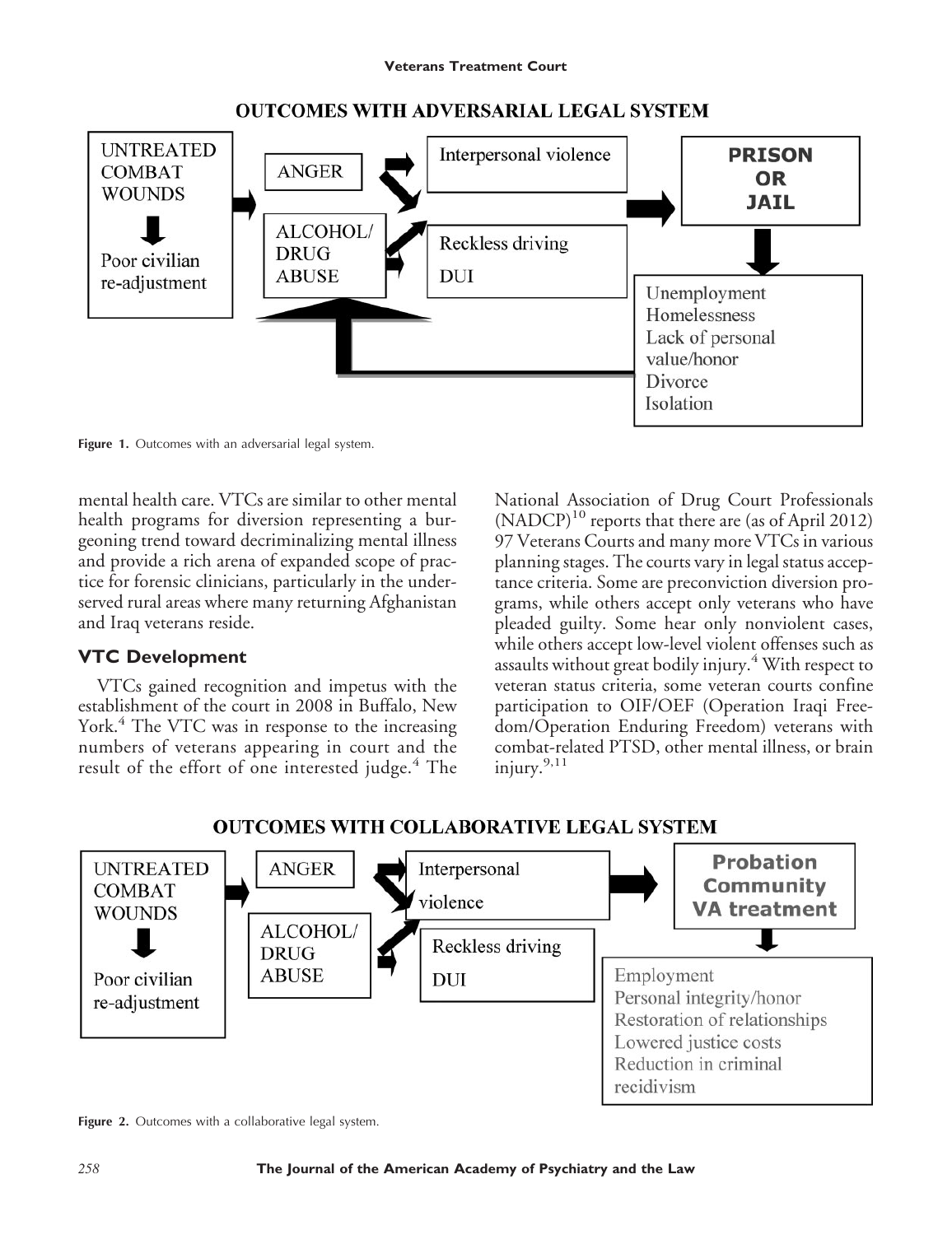There are limited data on VTCs across the nation. A 2011 survey by Holbrook and Anderson<sup>12</sup> of 53 existing veterans' courts in operation as of March 2011 reported data from just 14 courts that responded to a survey. They found that while the majority of courts heard misdemeanor and felony offenses, the felony offenses were less serious, excluding sexual assault and violent offenses involving serious bodily injury. Eligible offenses for veterans' court diversion included DUI, fleeing from the police, terroristic threats, and felony domestic assaults. As for qualifying for treatment, five courts mandated the presence of a treatable behavioral or substance abuse disorder for veteran court eligibility; others required a link between the mental condition and offense for veteran court involvement; and yet other courts accepted all veterans, excluding serious offenses, regardless of the nexus of the criminal behavior to a military- or nonmilitary-related mental health problem.

# **VTC and VJO**

The primary method of the VTC's interaction with the VA is through the Veteran Justice Outreach (VJO) Program.<sup>9</sup> By way of background, a complementary program that preceded the VJO is the HealthCare for Reentry Veterans (HCRV) program begun in 2006. It provides veterans in more than 1,000 state and federal prisons linkage to the VA and has to date reached more than 37,000 incarcerated veterans.<sup>9</sup> Typically, VTCs work with VJO specialists who engage in important placement decisions.

Forensic psychiatrists and psychologists tend not to be involved in the VTC process. There are 172 VJO Specialists, the majority (95%) of whom are master's-level licensed social workers and a small number (5%) of whom are licensed psychologists. There are no VJO specialists who are psychiatrists. The role of the VJO specialist is that of a VA systems expert involved in determining the veteran's eligibility for VA services as well as facilitating admission into a court-approved VA treatment program. VTCs have as their focus criminal justice charges stemming from psychological or substance abuse problems viewed as linked to military service. Forensic psychiatrists and psychologists could provide an important role in acting as consultants to the VTC and as a liaison between the VA's VJO staff member, the court, and the veteran. A critical concern is the identification of clinical syndromes that the OEF/OIF

veteran has, such as PTSD and traumatic brain injury (TBI), the nexus to criminal behavior, and how to provide adequate treatment so as to reduce criminal recidivism. These tasks fall squarely within the purview of forensic psychiatrists and psychologists. We suggest that the absence of forensic psychiatrists and psychologists represents a vacuum for needed diagnostic expertise and treatment recommendations to the court. Consulting psychiatrists and psychologists could provide forensic evaluations for the VTC that specifically delineate the treatment necessary for the OEF/OIF veteran and detailed guidelines for the veteran to follow. Such expertise provided to VTCs would serve to augment the veteran's successful transition to productive citizenship.

### **Rural Veterans**

Knowledge of rural veterans' characteristics and needs is steadily expanding, with the following general findings reported in the Office of Rural Health (ORH) Strategic Plan for Fiscal Years 2012 through 2014:

We know that these Veterans are increasingly made up of soldiers returning from Operation Enduring Freedom and Operation Iraqi Freedom and that 15 percent of them have at least one service connected disability.... Prior studies indicate that Veterans who live in rural settings have greater health care needs than their urban counterparts. Specifically, rural Veterans have lower health-related quality-oflife scores and experience a higher prevalence of physical illness compared with urban Veterans. While prevalence of most mental health disorders is lower for rural compared with urban Veterans, rural Veterans with mental health disorders are sicker as measured by lower health-related quality-of-life compared with urban Veterans. These differences in health-related quality-of-life scores which equate to lower self-rated health status, among rural dwelling Veterans are substantial, clinically meaningful and associated with increased demand for health care services. Despite greater health care needs, rural Veterans are less likely to access health services for both physical and mental illness, either through VA or the private sector. In particular, rural Veterans have lower access to care for chronic conditions such as hypertension and posttraumatic stress disorder [Ref. 5, p 1].

Although it is not known what proportion of rural veterans have contact with or are involved in the justice system, the U.S. Department of Justice Bureau of Justice Statistics (BJS) has estimated that 9 percent of jail inmates, parolees, probationers, and Federal Bureau of Prisons inmates report that they are veterans and that 10 percent of state prison inmates also report having served in the U.S. military.<sup>3</sup> Though not reflective of Afghanistan and Iraq war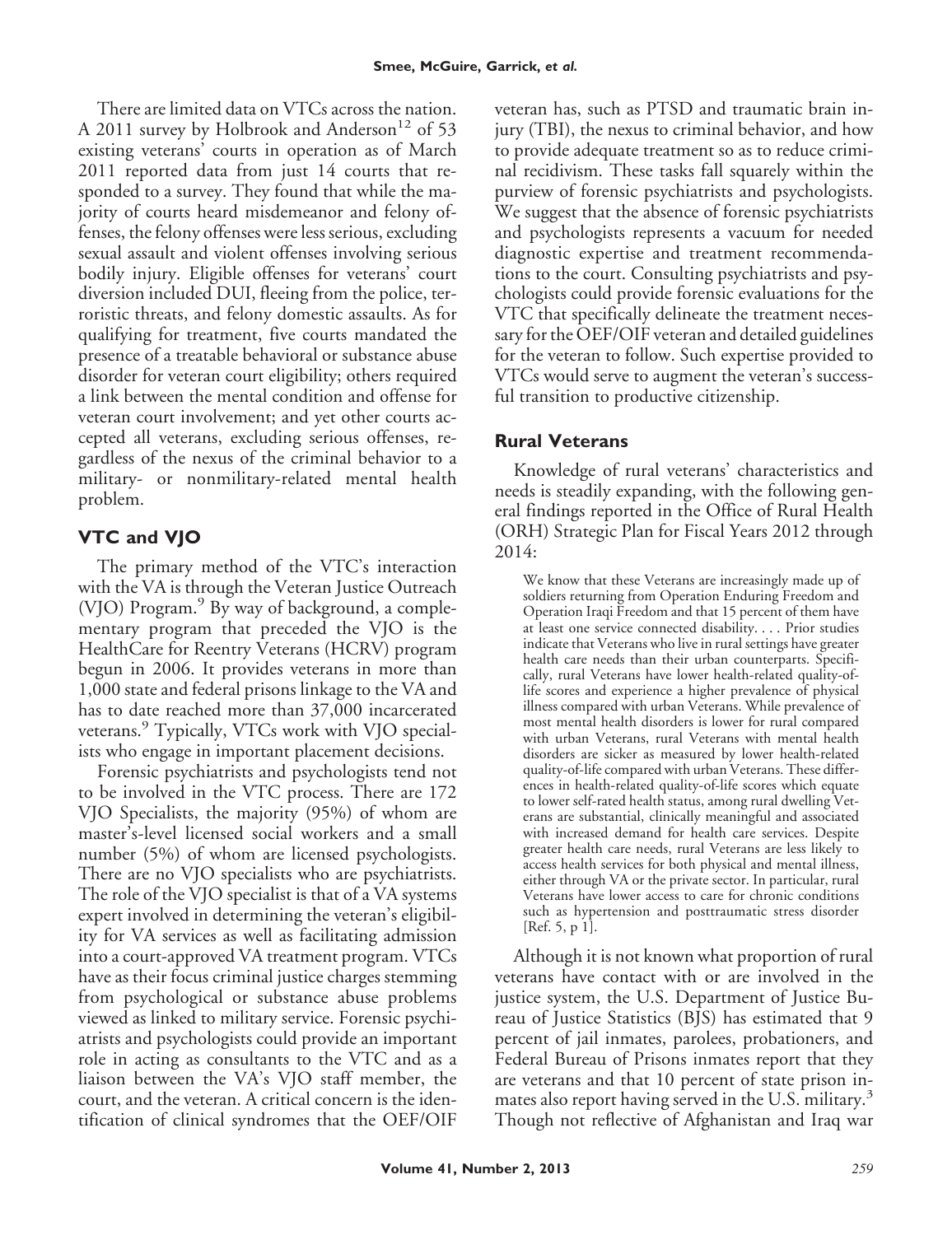veterans, the BJS reports on veterans in prisons and jails, inclusive of data through 2002, may be instructive to trends that may emerge among the recent group of returning war veterans. BJS data indicate that justice-involved veterans have high rates of psychiatric illnesses (including mental disorders and substance abuse) and social problems (such as homelessness). While not conclusive, the intersection of a substantial number of rural veterans<sup>5</sup> and the substantial illness and social burden faced by justiceinvolved veterans suggests a significant role for health care assessment and treatment for the rural justiceinvolved veteran population, without which research has found that community readjustment is frequently unsuccessful and reentry into the justice system a likely conclusion.

### **Rural Access Limitations**

As most VA Medical Centers and clinics are located in urban or suburban areas, a lack of resource availability greatly inhibits the implementation of VTCs in rural counties.<sup>5</sup> Veterans returning to rural counties who incur legal charges may not have the benefit of the VTC model and, because appropriate diversion options are not available, consequently experience sanctions, such as jail and prison, that have long-lasting negative implications for civilian readjustment.

A recent roundtable session representing eight VHA Veterans Justice Specialists identified several characteristics of rural justice outreach work, including, most prominently, distance barriers and access to VA services for the veterans seen in these courts (McGuire JM, Garrick T, Sreenivasan S, Rural Veterans Court: National VA Conference Call, May 2, 2012). The specialists concurred with each other on the following general themes:

In rural parts of states such as Alabama, Oregon, Michigan, Georgia, and Arkansas, distances ranging from 100 to 500 miles between court locations and VA Medical Centers are common.

Judges who want to assure that veterans get the services they need are faced with the complications of crossing state lines and jurisdictions.

Veteran populations in the courts are sometimes quite small, making identification of veterans a significant challenge. While many courts have a roughly equal population of current-era (e.g.,

OEF/OIF) versus prior-era veterans (Vietnam and post-Vietnam), there is no set pattern of age or war era representation.

Substance abuse services are the primary need, and navigating with courts to meet this need necessarily involves assistance from a range of VA clinical programs to get veterans to outpatient or residential treatment, including staff of Homeless Program Outreach, Housing and Urban Development (HUD) VA Section 8 Housing (VASH) programs, local VA community based clinics, and Veteran Service Organizations.

Secondary to services is the need for transportation to the service points, which can variably be arranged through subsidies for service-connected and low-income veterans (known as beneficiary travel in the VA), shuttles between outlying VA clinics and central medical center facilities, and VA-funded residential programs providing the transportation.

One recent innovative method of addressing rural access has been the implementation of the Web-Cam Court, as in Indianapolis and rural Oregon (Skinner P, personal communication, November 17, 2011). In the latter jurisdiction, the Klamath County Veteran's Treatment Court is located 85 miles from the VA Southern Oregon Rehabilitation Center where veterans receive residential care. Veterans are able to comply with court sessions through web-cam appearances. The veteran appears for court at the VA clinician's office where a web-cam on an office desktop (complying with VA TeleHealth and VA Firewall) connects to a VA staff person in court with a VA laptop. The veteran is able to inform the court about treatment status, goals, and plans. The VJO Oregon reported that there were 28 veterans in the Klamath County VTC, with 10 undergoing residential treatment at the remote site. The Web-Cam Court has afforded these veterans the ability to comply with court mandates and appearances without having to miss treatment. The VJO specialists' identification of the needs of justice-involved rural veterans underscores limited clinical resources available to this group. A tele-forensic model similar to the Web-Cam Court may be another method of addressing limited rural court access to forensic experts.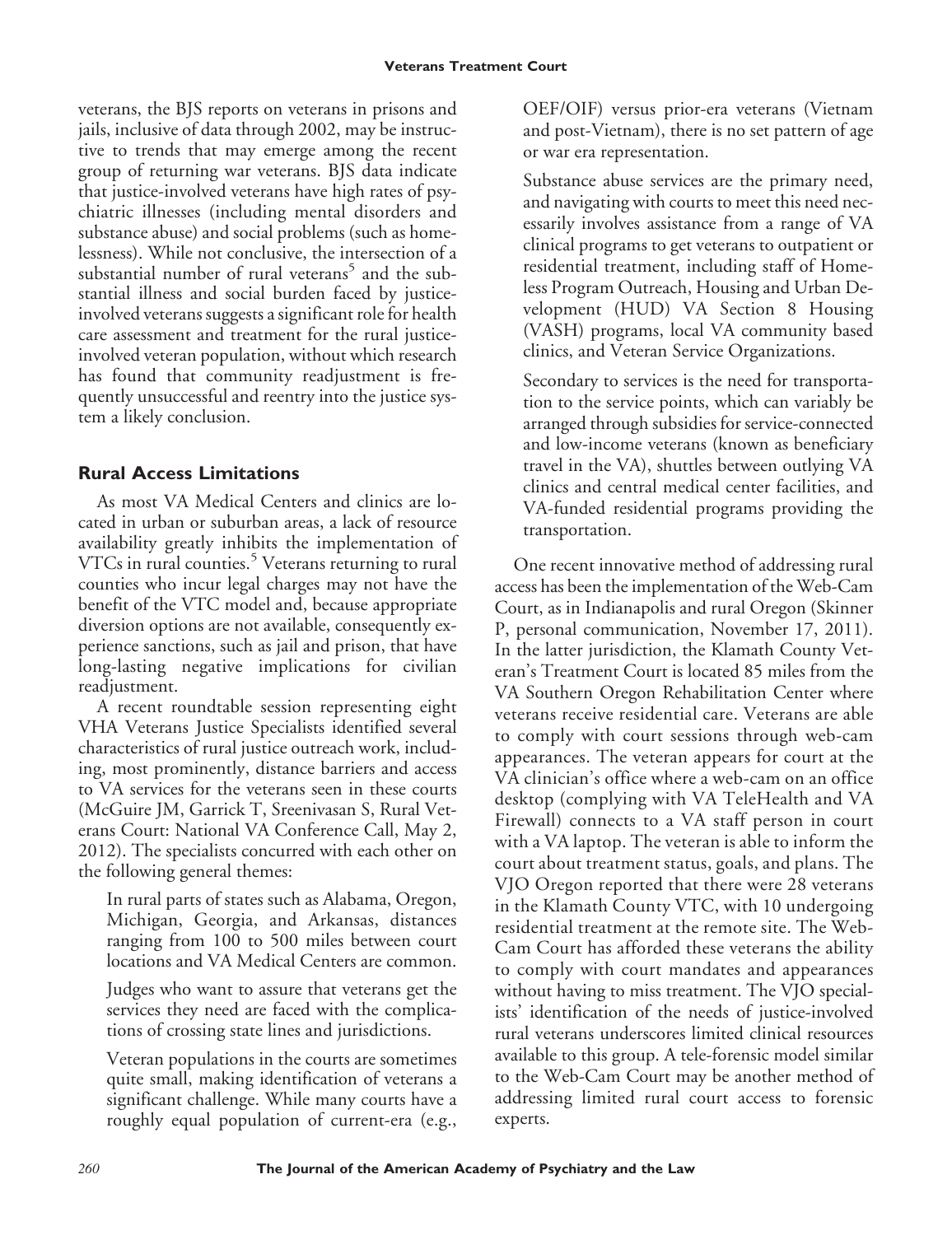### **OIF and OEF Veterans in the Justice System**

Noonan and Mumola<sup>3</sup> reported Bureau of Justice (BJS) survey results for 2004, including that fewer than five percent of veterans in State (3.7%) or Federal Prisons (4.2%) reported service during the Afghanistan and Iraq War (2002–2004). Vietnam and post-Vietnam veterans represented most of the incarcerated veterans. The trends noted may be of value to understanding the potential questions that may arise among the next generation of war veterans from Iraq and Afghanistan. Noonan and Mumola<sup>3</sup> found that, despite their generational differences, Vietnam-era and post-Cold War-era incarcerated veterans had similar rates of violent offense (61% and 57%, respectively), prior use of drugs (72% for both eras), and alcohol use (70% and 60%, respectively), although rates of mental health problems were slightly higher for post-Cold War veterans (56.7%) when compared with Vietnam veterans (47.9%), not a statistically significant difference. Estimates as to the numbers of OIF/OEF veterans currently in the justice system remain limited given that the last BJS data were collected either before the attacks of 9/11 (jail and prison survey) or three years after (prison survey). Recent preliminary data from the VJO indicates that in the period from April 2011 to April 2012, approximately 14,000 veterans were seen across the nation in prisons, jails, or courts by VJO specialists. Among these, approximately 3 to 4 percent of veterans in prison had served in Afghanistan and Iraq; approximately 15 percent seen in jails and courts had served in Afghanistan and Iraq.

#### **Recidivism Rates From Current Veterans Courts**

Veteran Treatment Courts are new, and therefore data are limited regarding rates of criminal recidivism. Early record examination of the Buffalo, New York Veterans' Court found a 0 percent rate of criminal recidivism one year into the program.<sup>4</sup> Holbrook and Anderson<sup>12</sup> found, across the 14 courts reviewed, that the total number of veteran participants in the programs was 465, with 59 graduates (8 had withdrawn, 21 were early terminations) with a one-year recidivism rate of under two percent (one case). Though follow-up is still at the preliminary stage (that is, only one year after graduation in a limited number of graduates), the low recidivism rates are promising.

### **Conclusions**

For the returning combat veteran who has had exposure to events that take place only in war, transitioning back to a civilian life is not simple. Veterans returning home from a combat zone experience an array of postdeployment adjustments, and for returning Afghanistan and Iraq veterans that includes the derailing physical and mental impact of combat stress and traumatic brain injury. As a result, returning service members are at increased risk of engaging in unsafe behavior (such as reckless driving, heavy drinking and other risk taking) and to have a sense of invincibility.<sup>9</sup> These tendencies if ignored can lead to negative consequences for the veteran both in the home and work setting; and, although these veterans are generally law abiding, their postdeployment behavior leads some to run afoul of the law and straight into the judicial system. Veterans' courts represent a mechanism for combat veterans who become involved in the justice system to engage with a system that is not punitive or adversarial but collaborative and that seeks to work toward a more effective resolution of problems. Moreover, these courts recognize the role of combat stress and related disorders in returning war veterans as a source of behavior that leads them to be in conflict with the law.

Forensic psychiatrists and psychologists to date have not had a prominent role in VTCs, but their specialized clinical expertise offers the potential to ensure the returning Afghanistan and Iraq war veterans' successful completion of diversion programs. Rural forensic clinicians with veteran-specific forensic expertise can bridge the gap in services to veterans (both treatment and assessment) through VA or court contracts with non-VA providers and potentially through broader use of web-cam technology. Therefore, it is necessary to widen the pool of forensic clinicians who have expertise related to veterans' justice diversion services and knowledge of the signature wounds of war as related to aggression and reckless behavior. This new frontier<sup>1</sup> for forensic clinicians merits investigation, given the clear long-term benefits for the justice-involved veteran to be adjudicated through collaborative diversion as opposed to incarceration. Finally, engaging forensic psychiatrists and psychologists as stakeholders increases the likeli